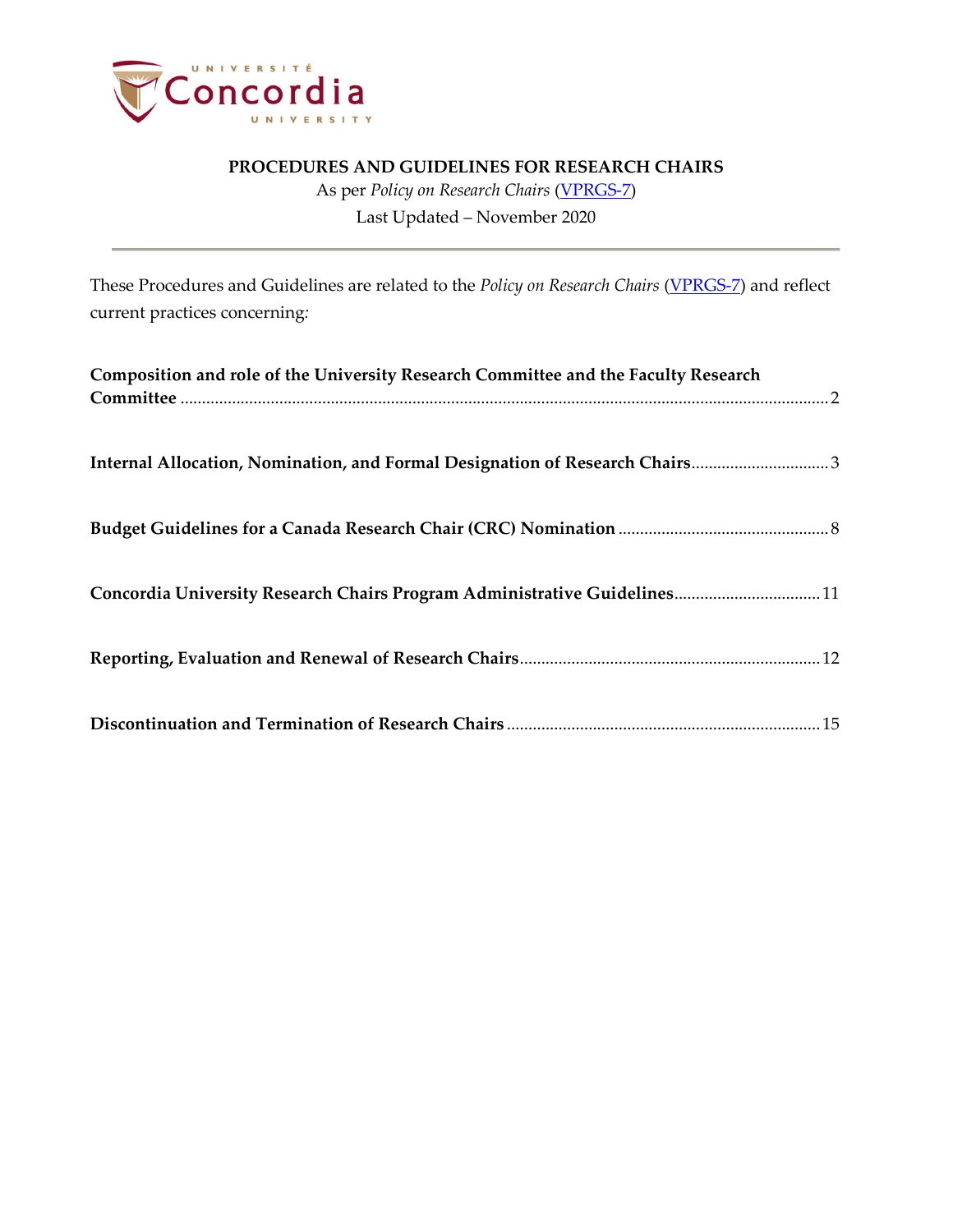

Page 2 of 17

<span id="page-1-0"></span>For the purposes of these Procedures and Guidelines, all terms that are capitalized shall have the same meaning as those terms defined in the *Policy on Research Chairs* [\(VPRGS-7\)](https://www.concordia.ca/content/dam/common/docs/policies/official-policies/VPRGS-7.pdf) (the "Policy").

# **Composition and role of the University Research Committee and the Faculty Research Committee**

The University Research Committee (URC): Chaired by the Vice-President, Research and Graduate Studies (VPRGS), the URC is comprised of the Provost and Vice-President, Academic Affairs (or delegate) and six (6) faculty members holding a Research Chair or Distinguished Professorship with the following distribution: two (2) from the Faculty of Arts and Science, two (2) from the Faculty of Engineering and Computer Science, one (1) from the Faculty of Fine Arts, and one (1) from the John Molson School of Business.

The members of the URC are appointed by the Vice-President, Research and Graduate Studies in consultation with the Faculty Deans for a three-year term. The URC usually meets three (3) times a year.

<span id="page-1-1"></span>The Faculty Research Committee (FRC): Each Faculty Dean will form a Faculty Research Committee (FRC), or its equivalent, to make strategic recommendations to the URC regarding the internal allotment of available Research Chairs, selection of candidates, and evaluation of Chairholders. The FRC is usually chaired by the Associate Dean, Research and the committee members are appointed for a given term by the Faculty Council. Its composition may vary in terms of seniority and disciplines but the FRC should be comprised of a minimum of four (4) faculty members. Multidisciplinary representation is recommended.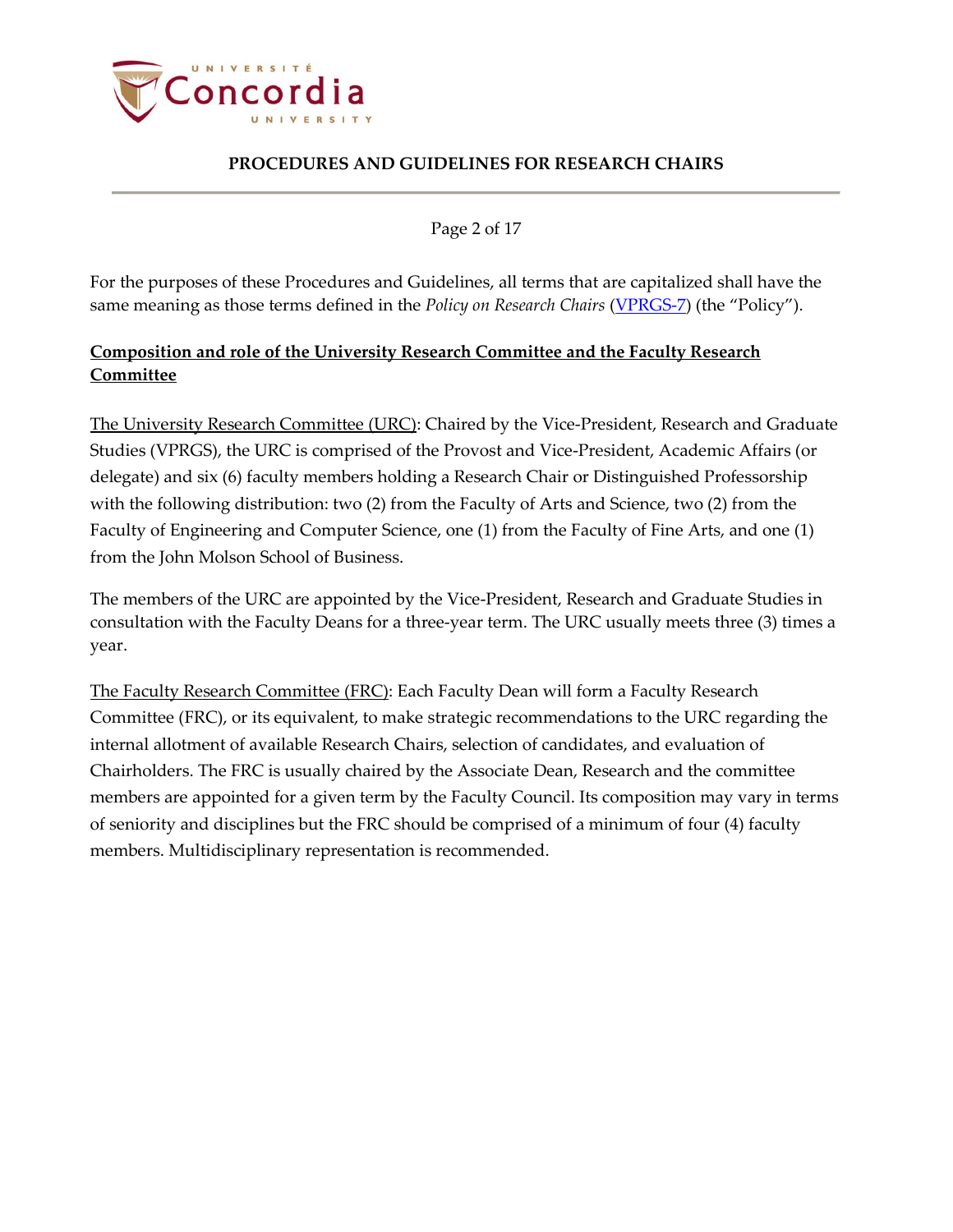

Page 3 of 17

### **Internal Allocation, Nomination, and Formal Designation of Research Chairs**

This following describes the procedure for the internal allocation of new, vacant, or vacated Research Chairs to an academic/research unit and the designation of a candidate.

Call for letters of intent (LOIs): When a Research Chair is available, the VPRGS will announce to the Faculties the type, level, and any special conditions related to the Research Chair. The Office of the Dean (usually the Associate Dean, Research) in each Faculty will invite all the academic/research units to submit LOIs. Due to the thorough process involved in allocating CURCs, the VPRGS will determine the appropriate cycle under which a call will be announced.

The LOI is expected to identify a strategic area for establishing a Research Chair and the profile of a potential Chairholder by addressing:

- Rationale for the Research Chair Allocation
	- o University research strengths in the proposed field and role of the Research Chair in developing those strengths
	- o Ability to leverage additional external resources and build a research program that extends beyond the Chairholder and enriches the research community at Concordia, appropriate to the Tier level
	- o Demonstrated ability for leadership and making enhanced scholarly contributions to the university in key areas such as: attracting and training new talent, outreach activities, new initiatives and interdisciplinary collaboration
	- o Potential of attracting a high-caliber candidate
- Description of the Research Environment
	- o Existing critical mass of research or, if an emerging area, the potential for building a critical mass
	- o Research environment within the academic/research unit
- Importance of the Research Chair Allocation for the University
	- o Expected impact on the research profile of the academic/research unit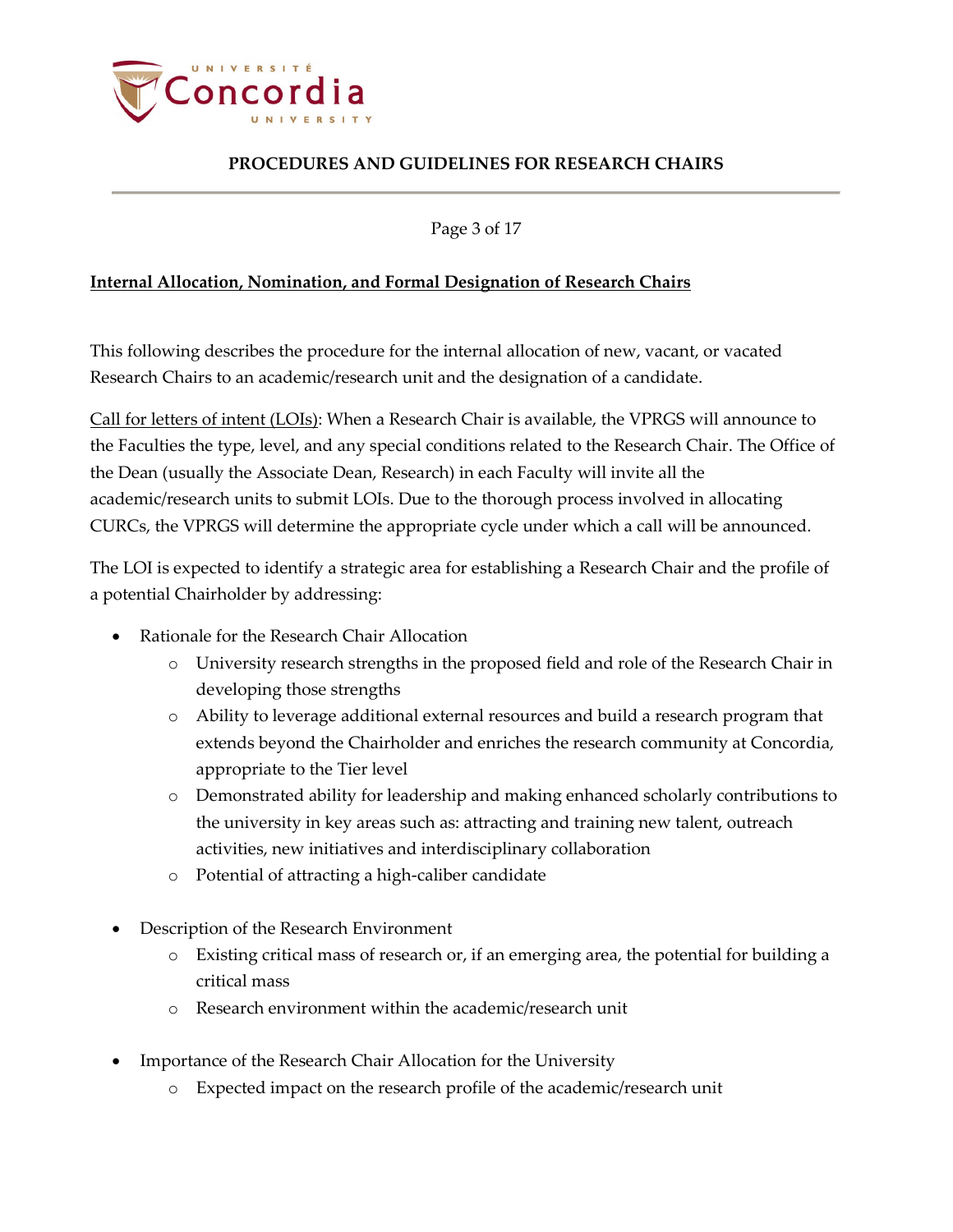

### Page 4 of 17

- o Demonstration of the fit with the University's Strategic Research Plan
- o Alignment with principles and measures of the [Concordia EDI Action Plan](https://www.concordia.ca/content/dam/research/docs/CRC/EDI-Action-Plan_approved.pdf)
- o Positioning of the University with respect to the Research Chair in the Quebec/Canada context(s)

### Specific requirements for consideration at the LOI stage:

### [CRC:](http://www.chairs-chaires.gc.ca/home-accueil-eng.aspx)

- A candidate is not expected to be identified and presented at the LOI stage. Given that the appointment to a CRC will target only external recruits, the recruitment process of new faculty members must be conducted in accordance with the [CUFA Collective Agreement.](https://www.concordia.ca/content/dam/concordia/services/hr/docs/agreements/20190415%20ENG%20CUFA%202018-2021%20C.A.%20with%20signatures.pdf) A candidate for the CRC will be selected following the stipulated search process.
- The LOI should also address equity with the four designated groups: women, persons with disabilities, Indigenous peoples, and members of visible minorities as per the expectations of the CRC Secretariat.

## CURC:

- Given that the CURC is intended for Concordia faculty members only, the LOIs will be built around the selected candidates.
- Only current full-time tenured or tenure-track Concordia faculty members are eligible to be nominated to a CURC.
- Retired faculty members, faculty members on a plan leading to retirement (e.g. gradual retirement plan), faculty members on a reduced-time appointment, or a person who has not yet started their appointment at Concordia are not eligible to be nominated to a CURC. When a faculty member starts a plan leading to retirement (e.g. gradual retirement plan), enters a reduced-time appointment or retires while holding a CURC, their CURC will be phased out in accordance with the [CURC Program Administrative Guidelines.](https://www.concordia.ca/content/dam/research/docs/curc-program-administrative-guidelines.pdf) The phase out period starts at the time their employment status changes.
- Current holders of a CURC appointment are not eligible to be nominated to a CURC, unless they are in the last year of their CURC appointment.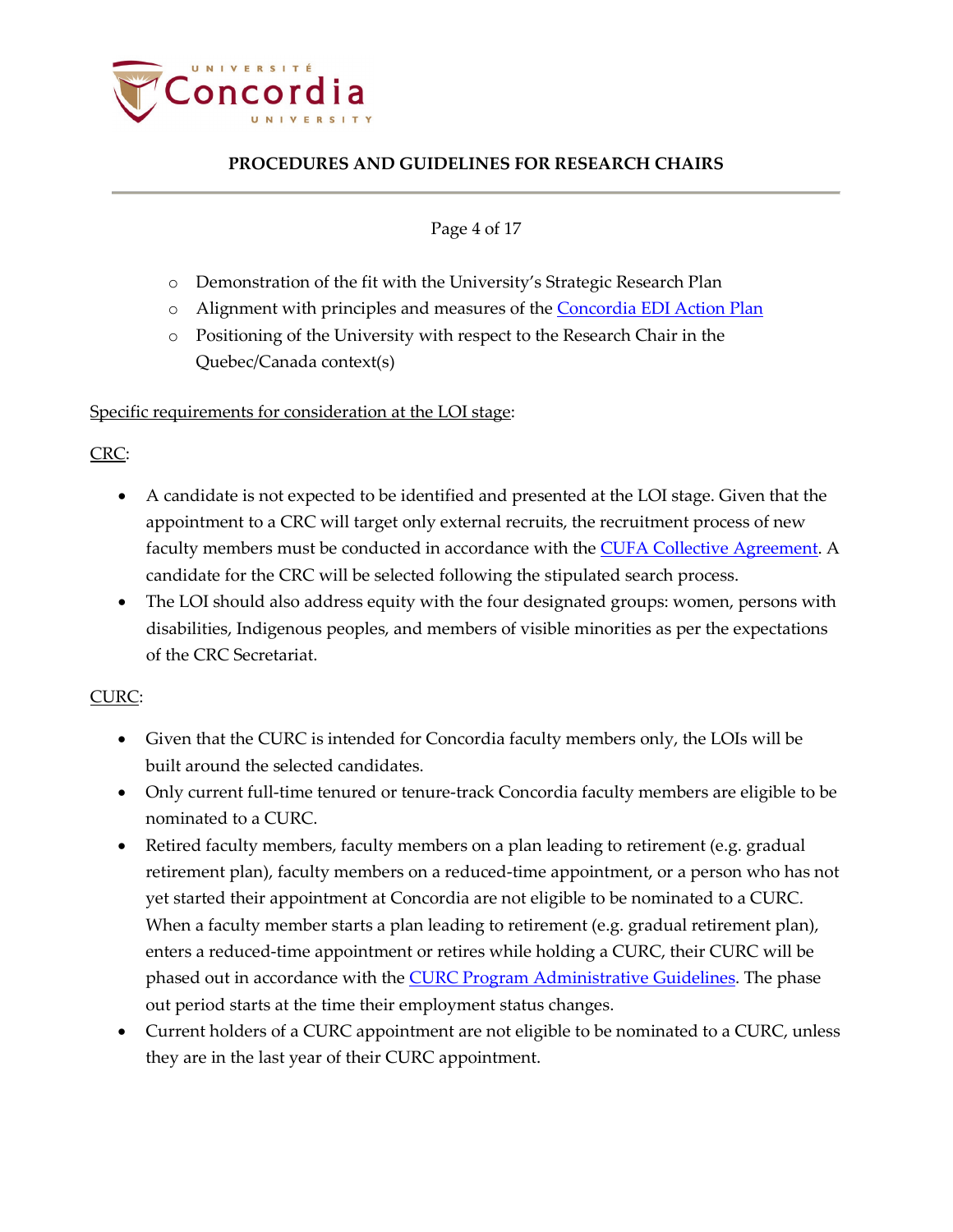

#### Page 5 of 17

- A maximum of two (2) terms at Tier 2 and two (2) terms at Tier 1 may be held, mirroring the Tier level limits of the CRC program; New Scholars may only be held for a single term.
- Faculty members already holding another Research Chair, such as a Canada Research Chair (CRC), an Industrial Research Chair, an Endowed Research Chair or a Special Professorship, are not eligible to be nominated for a CURC until the external Chair is expiring.
- Candidates who have previously held a CURC should demonstrate how they have leveraged the resources that were provided (research allocation and course release), notably in terms of attracting external funding, developing internal and external collaborations and team research initiatives, mobilization of knowledge, mentoring students and other highly qualified personnel, etc.
- Candidates who have experienced career interruptions and/or extenuating circumstances should address them in their applications.

Evaluation of LOIs: The FRC will evaluate the LOIs and will submit to the URC a letter of recommendation outlining the membership of the FRC, the evaluation criteria, the ranked list of recommended LOIs along with the justifications of the recommendations, endorsed by the Dean. The FRC is expected to deal with and disclose any potential conflicts of interest. Inter-faculty LOIs require a consolidated recommendation by all involved FRCs.

Deliberation and decision: Taking into consideration the FRC ranking and justifications for the recommended LOIs, the URC will select the strategic areas (CRC) or candidates (CURC). In its decisions, the URC will take into consideration the information provided in the LOI, the Strategic Research Plan, gender balance, equity issues, tier balance, sector representation, feasibility and sustainability.

Research Chair nomination: When a Research Chair is allocated to an academic/research unit, a candidate will be identified and nominated to the Research Chair. The process for nomination depends upon whether the candidate is a new recruit or has a faculty appointment at the University, the type of chair and how a nomination is evaluated. For Canada Research Chairs, the chair allocation will only be allocated to an academic/research unit for a pre-determined number of CRC nomination cycles (usually three). At the end of these nomination cycles, if a nomination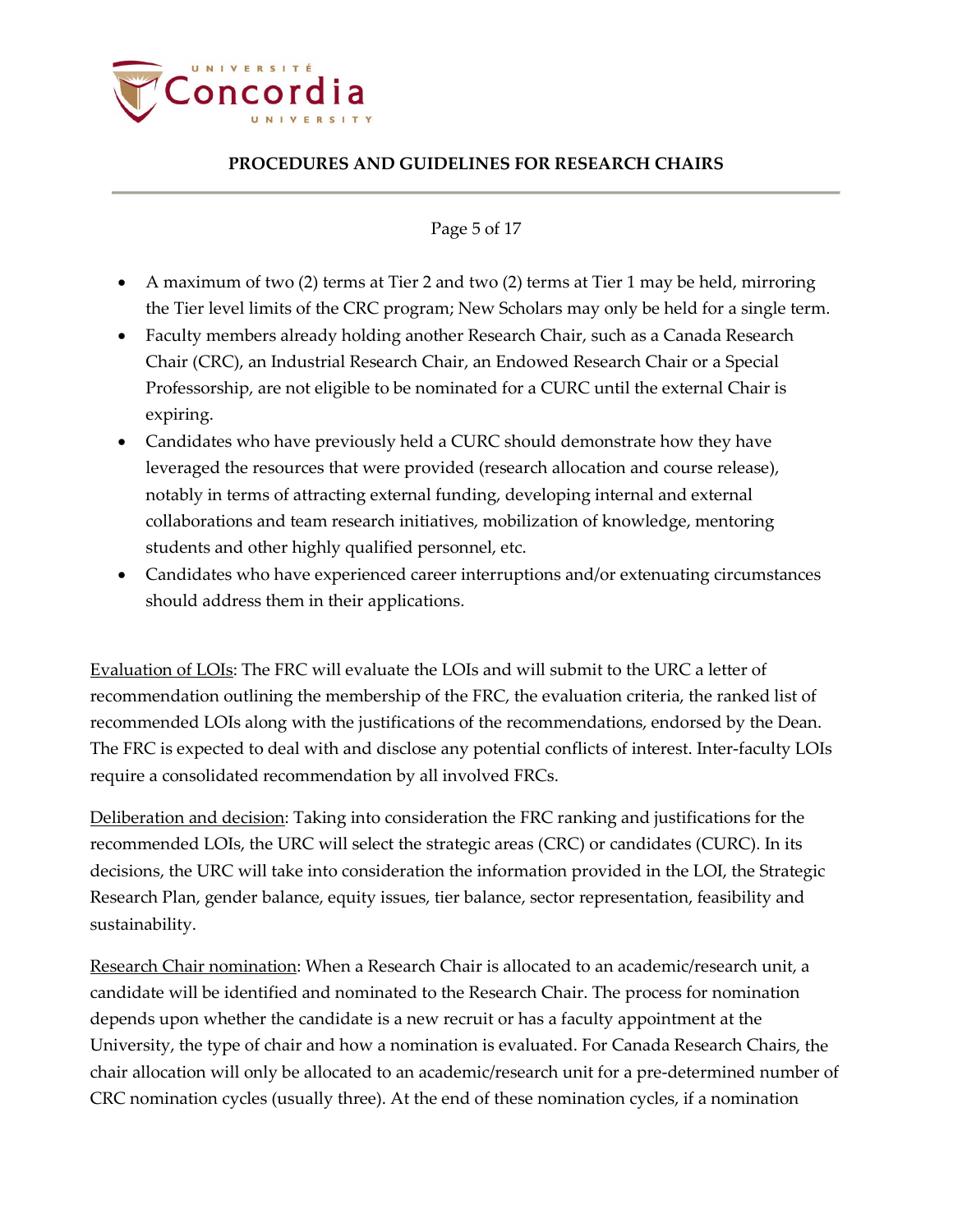

Page 6 of 17

dossier has not yet been submitted to the CRC Secretariat, the chair allocation will automatically revert to the university pool for a new allocation process to take place. Any extension requests for use of a Canada Research Chair allocation must be submitted in writing to the VPRGS in a timely fashion.

## Special allocation of CURC (outside of a general call for LOIs):

In exceptional circumstances, a CURC appointment may be used as a tool for the emergency retention of a faculty member who is not holding a Research Chair or a Special Professorship, and who is considering leaving the University to take up a prestigious appointment with another institution, such as a Research Chair. In order for the VPRGS to consider such an exceptional nomination of a faculty member for a CURC all of the following conditions must be met:

- Sufficient funding is available in the CURC envelope to support the offer
- The Faculty Dean provides a strong, detailed recommendation to the VPRGS that addresses each of the following points:
	- o The faculty member has an outstanding record of research or research creation accomplishments and Highly Qualified Personnel training, and
	- o The faculty member has a firm offer, or has been shortlisted for a full-time faculty position at another institution, and
	- o The departure of the faculty member would dramatically affect a strategic research area where the University has developed, or is clearly in the process of developing significant institutional expertise, leadership and capacity, and
- The Faculty Dean indicates whether the faculty member has been nominated for a CURC position within the last two (2) years and, if so, the ranking given to the candidate by the FRC must be provided.
- The Faculty Dean submits the recommendation to the VPRGS together with the candidate's complete research dossier.

The decision on such exceptional nominations shall be made as per the following procedure:

• The URC evaluates the complete research dossier of the candidate, taking into account additional variables such as the need to establish and maintain gender balance, tier balance, sector representation, feasibility and sustainability in the CURC program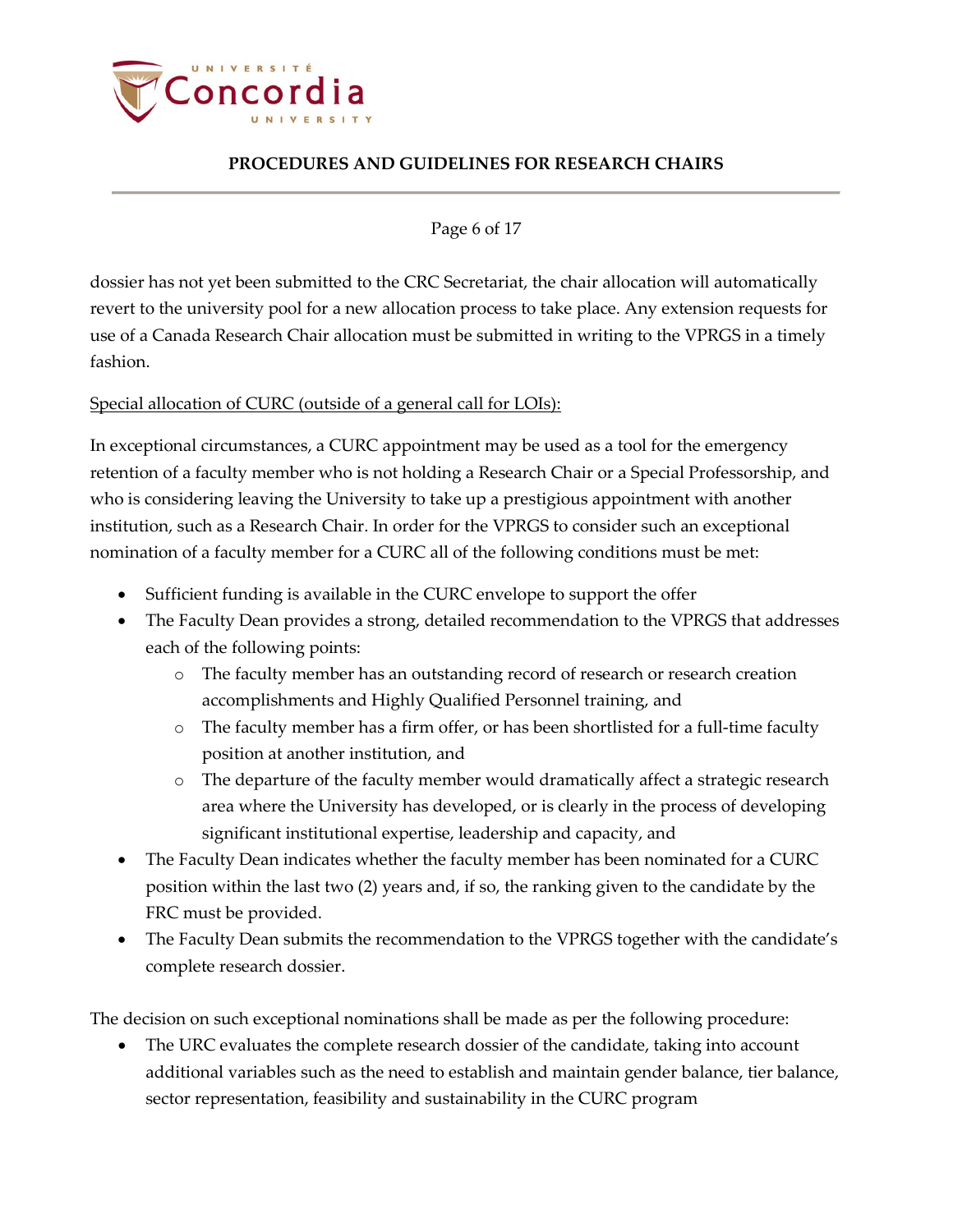

Page 7 of 17

- The URC may request that the VPRGS seek additional information from the Faculty Dean
- The URC makes a recommendation to the VPRGS
- The VPRGS shall make the final decision as to whether or not to approve the nomination and informs the Faculty Dean of such decision.

To obtain a CURC designation, the successful nominee shall submit a research plan to the relevant FRC for its approval. Once approved, the FRC will communicate with the VPRGS. A letter of appointment for the Research Chair will be issued by the Provost and Vice-President, Academic Affairs upon recommendation from the VPRGS. A copy of this letter will be sent to CUFA. All emergency retention CURC appointments follow the same post-award procedure as regular CURC appointments.

### Research Chair Designation:

The formal designation of the Research Chair is conditional upon the approval of the nomination. The CURC and the CRC designation processes are:

CURC designation: The candidate identified in the retained LOI will submit a research plan to the FRC including:

- Research program (5 pages): a description of the research program including overall objectives, key projects, collaborations, dissemination, and expected impacts on the research and training environment. Must describe how the CURC will be leveraged beyond the Chairholder to enrich the research community at Concordia
- Budget for the research program
- Curriculum Vitae in a free format (standard format as used by major granting agencies is recommended)

When approved by the FRC, the Faculty will submit the detailed proposal along with a letter of recommendation to the VPRGS outlining any special conditions over and above the central support attached to the Research Chair. Upon receiving the complete proposal and the letter of recommendation from the Faculty, the VPRGS will initiate the appointment as described in the section below on *Administrative Guidelines for the CURC Program*.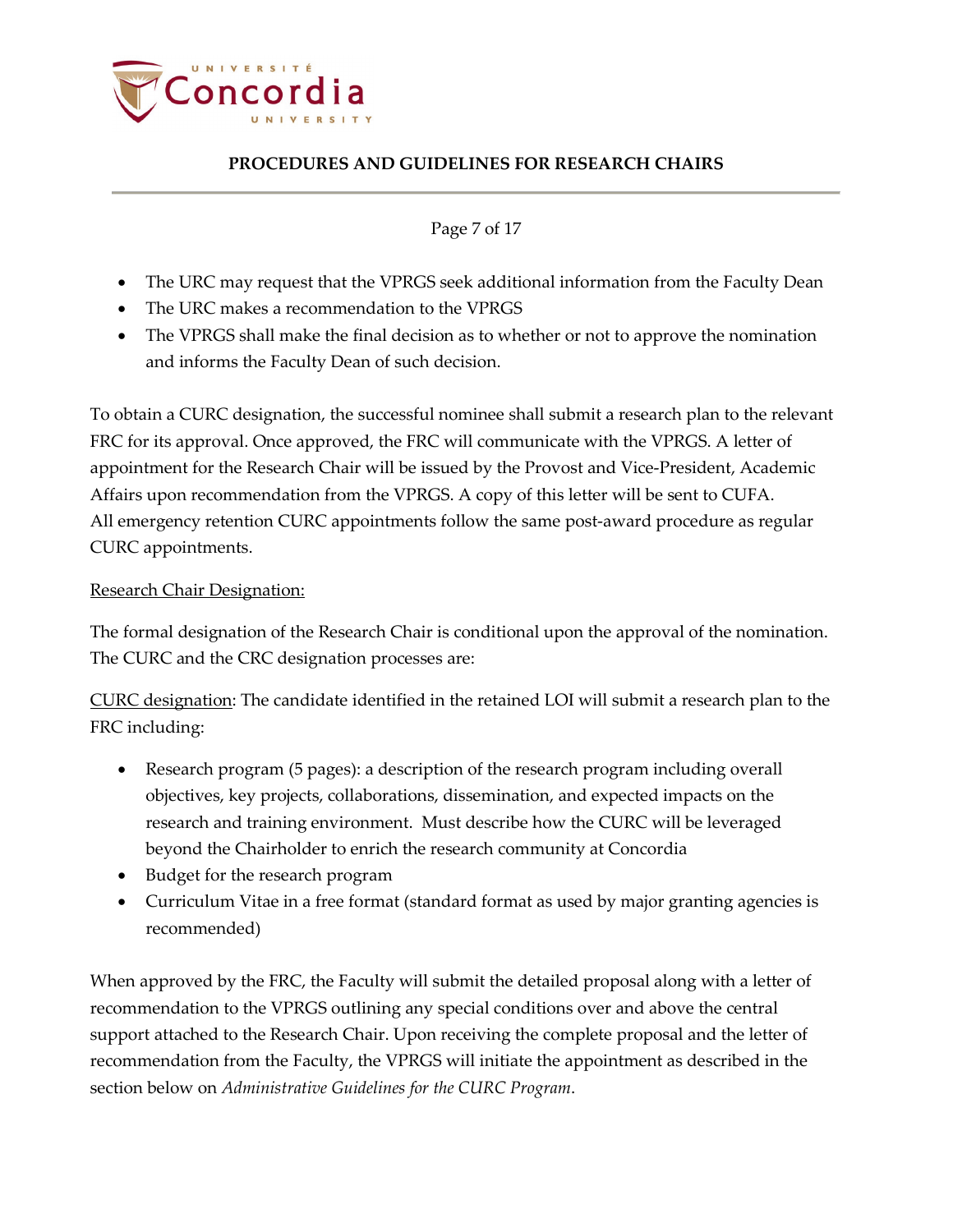

#### Page 8 of 17

External designation (i.e. CRC and IRC): The Faculty and the academic/research unit(s) initiate the search process for an external candidate. The recruitment and appointment of faculty members are defined and governed by the [CUFA Collective Agreement.](https://www.concordia.ca/content/dam/concordia/services/hr/docs/agreements/20190415%20ENG%20CUFA%202018-2021%20C.A.%20with%20signatures.pdf) When a candidate is identified, a nomination application will be developed and submitted to the external sponsor following the respective program requirements and sponsor guidelines. Upon approval by the sponsor, the nominee will receive his/her formal title. The terms and conditions of the Research Chair are governed by the external sponsor and the University.

## <span id="page-7-0"></span>**Budget Guidelines for a Canada Research Chair Nomination**

The University uses its allotment of CRCs to recruit new researchers. In accordance with this strategic decision, no one who is currently a faculty member at the University may be nominated for a vacant CRC and every successful candidate will therefore be a new appointment to the University. While the CRC program serves mainly to attract new faculty members with strong research profiles, it also enhances the University's competitiveness to retain top researchers through renewals of their CRC designation. Chairholders, being top ranked scholars, must be offered competitive conditions not only towards their salaries and research support but also in infrastructure and administrative support. These budget guidelines are flexible in order to accommodate a large range of specific situations across the University`s four (4) Faculties.

The purpose of these budget guidelines is twofold; first, to facilitate the preparation of the CRC budget when a nomination package is under development; and second, to ensure that our CRC candidates are offered similar opportunities across the University.

## Guiding principles:

- In consultation with the Office of Research, the Faculty where the Chairholder will be hired is responsible for preparing the CRC budget and negotiating with the candidate on the final budget
- The Faculty may choose to make the hiring conditional upon the successful granting of the CRC designation or it may hire the candidate as a faculty member even if the CRC nomination is unsuccessful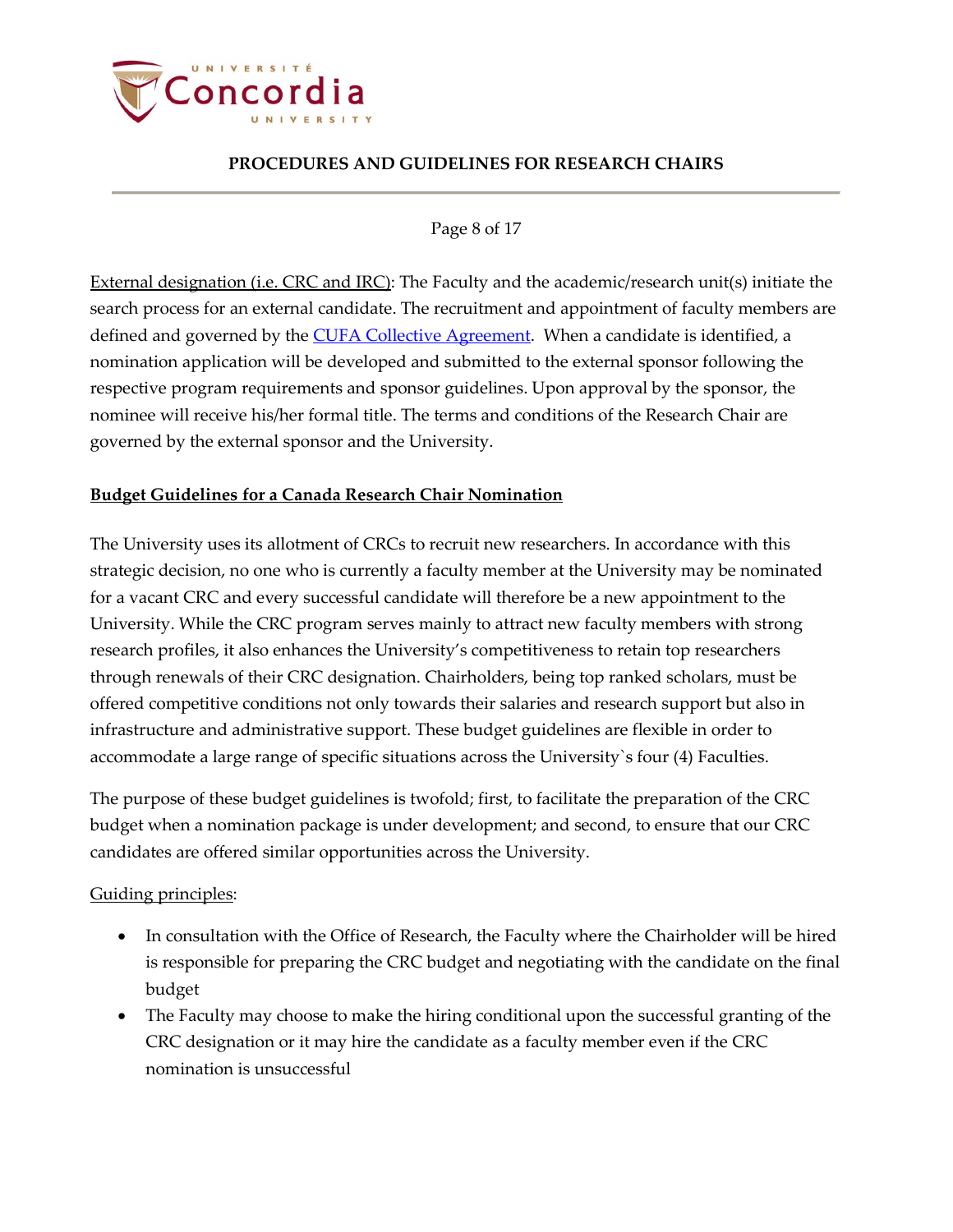

#### Page 9 of 17

- Salary negotiations with the candidate will take place as per the current practice for any new faculty member hire at the University
- All benefits and access to funding that would normally be offered to a faculty member would also be offered to the CRC candidate (i.e. start-up funds, office and lab space, access to internal funding).

Funding provided by the Canada Research Chairs (CRC) program: The funding provided to the University from the CRC program for each Research Chair will be distributed, on an annual basis, as follows:

| Type of expense           | Tier 1    | Tier 2    | Note:                                     |
|---------------------------|-----------|-----------|-------------------------------------------|
| Administrative cost       | \$10,000  | \$5,000   | The overhead will be shared equally       |
|                           |           |           | between the University and the Faculty    |
| Salary for the candidate; | \$100,000 | \$50,000  | Funds will be transferred to the Faculty  |
| Compensation to the       |           |           |                                           |
| Faculty for release time  |           |           |                                           |
| Research stipend          | \$90,000  | \$45,000  | A research account will be set up for the |
|                           |           |           | candidate                                 |
| <b>Total</b>              | \$200,000 | \$100,000 |                                           |

- a) Administrative cost: The University will keep five percent (5%) of the total amount provided from the CRC program to cover administrative costs related to the program. These funds will be shared between the Faculty and the University: \$10,000 per year for a Tier 1 and \$5,000 per year for a Tier 2.
- b) Faculty compensation for salary and release time: Fifty percent (50%) of the total amount provided from the CRC program is allocated directly to the Faculty (\$100,000 for a Tier 1 and \$50,000 for a Tier 2) to support costs related to salary and/or teaching replacement(s) of at least one course per year.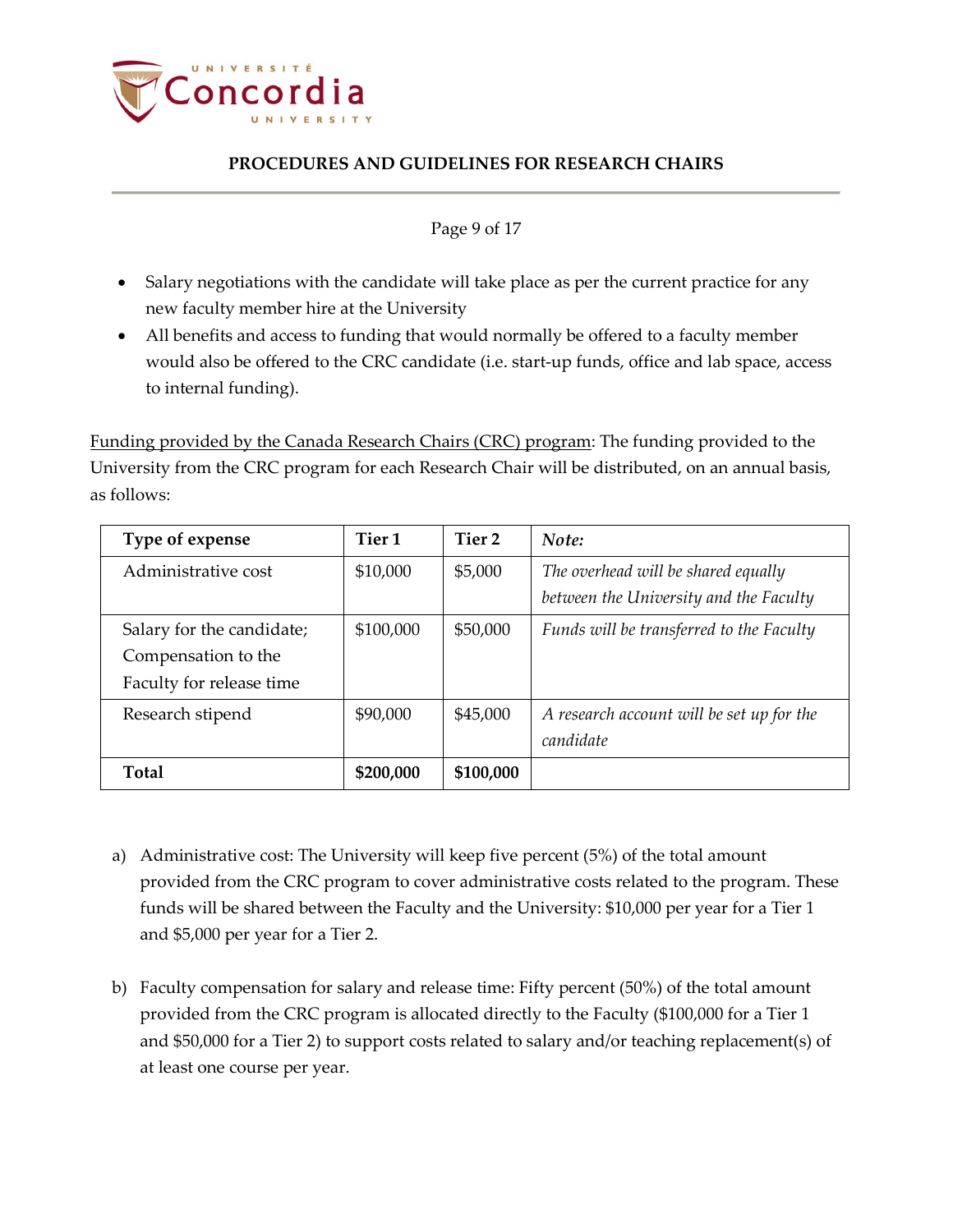

### Page 10 of 17

The base salary is expected to be competitive and include regular benefits and must include the regular increase over the term of the Research Chair. In addition to the base salary, the Faculty will offer a salary stipend to the CRC candidate. The Faculty portion of the CRC funds may be used to compensate for course remission(s), such as cost of teaching replacement(s). The difference between the actual salary including the stipend and the amount taken from the CRC program will be provided by the Faculty where the candidate is hired.

New candidates will be offered support for moving costs as per regular standards in the hiring of faculty members.

c) Research support funding: The candidate will receive a substantial amount (\$90,000 for a Tier 1 and \$45,000 for a Tier 2) from the CRC funds for expenditures related to the research program, such as salaries for students, Post-Doctoral Fellows, technicians, administrative staff, equipment, maintenance and repair, supplies and other research related expenses that are eligible under the CRC program guidelines.

The detailed budget will be developed by the Faculty and the candidate in consultation with the Office of Research to ensure that the budgeted amounts for the various expenditures fit the proposed research program.

Institutional and Faculty contributions: In addition to the CRC funds, the CRC candidate will have access to research funding that is provided to all faculty members, such as graduate student and post-doctoral support, and a professional development allowance. These amounts can be included in the CRC nomination budget as cash contributions from the University.

Internal research funds that are available on a competitive basis, such as the Seed Funding, and the Facility Optimization programs, should not be included in the budget as cash contributions but nonetheless listed as existing opportunities.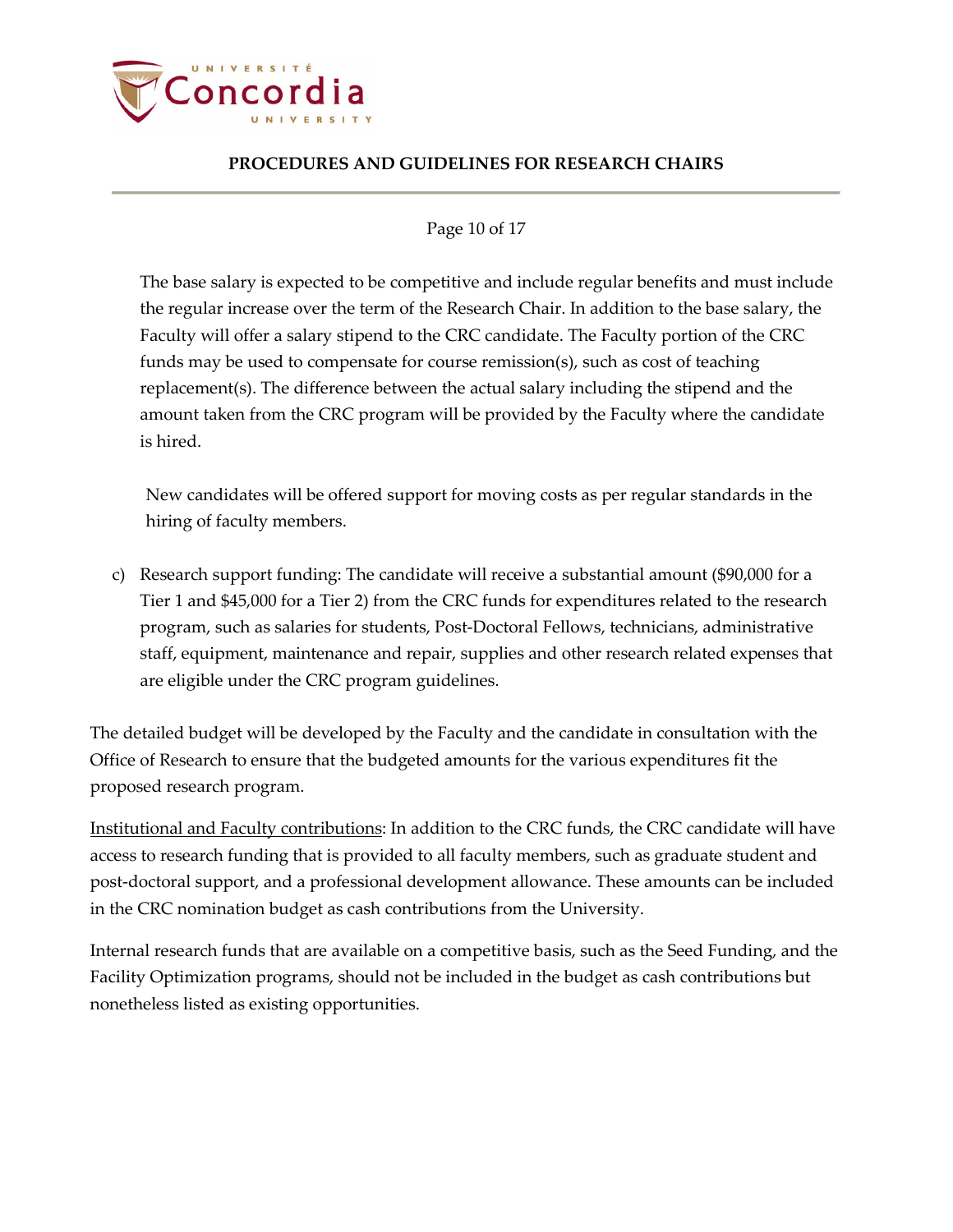

Page 11 of 17

### Infrastructure funds:

- a) New candidates: The University has a predetermined envelope for infrastructure applications to [Canadian Foundation for Innovation](http://www.innovation.ca/) (CFI) linked to the [CRC](http://www.chairs-chaires.gc.ca/home-accueil-eng.aspx) program. Subject to availability of funds, strategic priorities and need for infrastructure to support the proposed program, each candidate for a new CRC nomination may have an amount available to request infrastructure that will support the CRC research program. Institutional funds, such as start-up funds, may be included in the infrastructure request to CFI as matching funds. Space for the research lab will be identified by the Faculty and assigned to the proposed Research Chair. If necessary, a portion of the CFI budget will cover the renovation of existing space to ensure optimized installation and operation of the equipment.
- b) Renewal candidates: Contingent upon the availability of funds and demonstration of need, the VPRGS may provide up to thirty thousand dollars (\$30,000) as one-time support for upgrading existing infrastructure and renew equipment in the research lab. The same amount may be offered to Tier 1 and to Tier 2 Research Chairs.

### <span id="page-10-0"></span>**Administrative Guidelines for the CURC program**

The **CURC Program Administrative Guidelines** establish University-wide standards for the CURC program (i.e. terms and conditions, sabbatical and personal leaves, financial aspects). These Guidelines are primarily intended for administrators at the Departmental, Faculty and University level and cover such areas as:

- Administering a Chair
- Terms and Conditions
- Roles and Responsibilities
- Financial Administration and Funds Management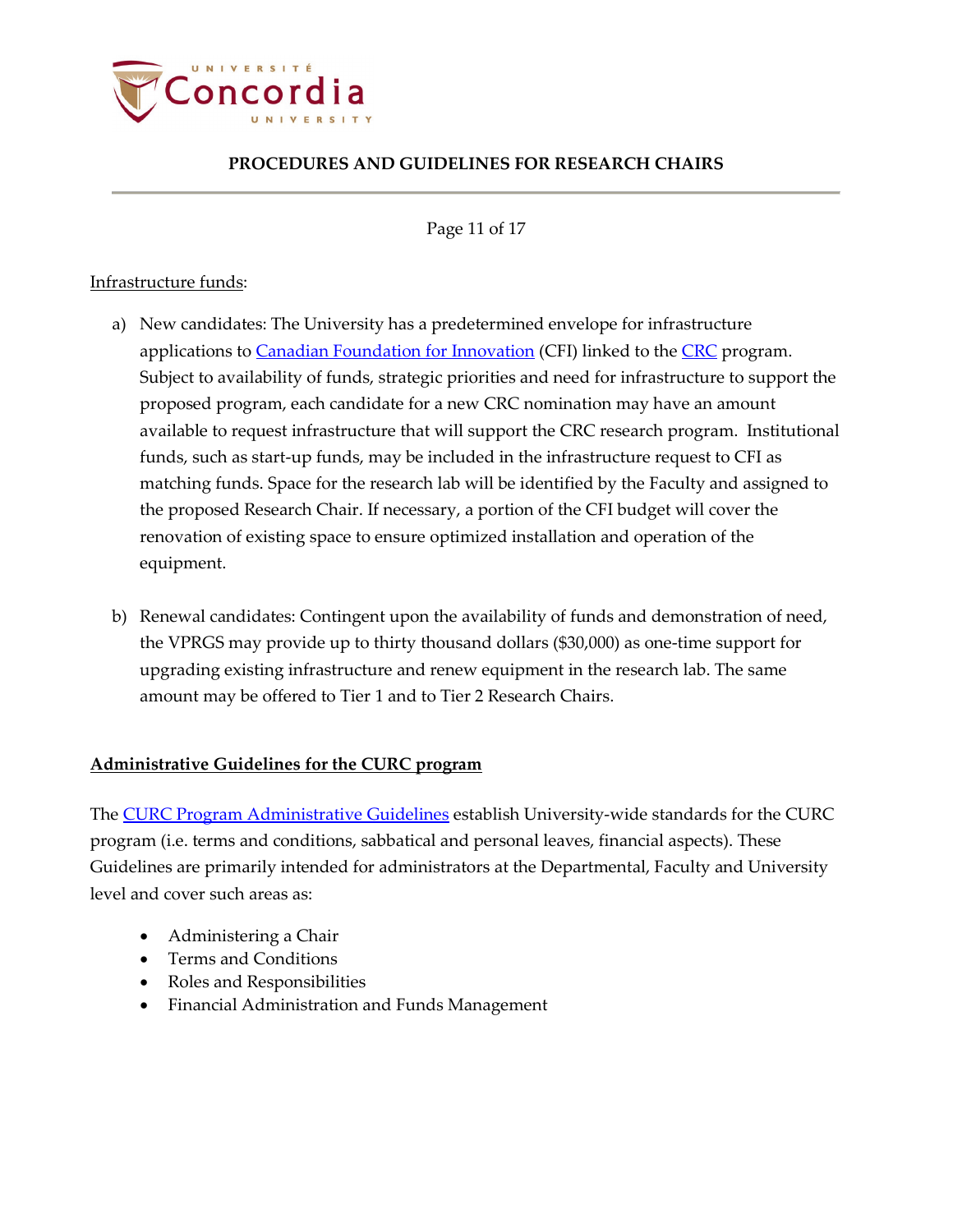

Page 12 of 17

### <span id="page-11-0"></span>**Reporting, Evaluation and Renewal of Research Chairs**

The following outlines the annual reporting requirements for Chairholders, mid-term review and performance evaluation that will be used to determine the renewal of a Chairholder's designation.

Annual/Progress reports:

Annual and progress reports are tools to follow the progress of the Research Chair, his/her contribution, and their overall alignment with the objectives of CURC Program. The reporting requirements depend upon the type of Research Chair:

CURC Chairholders will submit an annual report to the VPRGS by August 31<sup>st</sup> covering the activities in the previous year (June 1-May 31), with copies to the appropriate Faculty and Academic/Research unit. The following should be addressed (2-3 pages):

- Summary of research activities
- Training of graduate students and other highly qualified personnel
- Impact of the research and accomplishments
- Financial statement

The annual report is not required in the year of the mid-term review.

[CRC](http://www.chairs-chaires.gc.ca/home-accueil-eng.aspx) Chairholders: Annual reports must be completed in accordance with CRC guidelines. Once the report is completed, the Chairholder must notify the CRC coordinator in the Office of Research. The University verifies all reports prior to their submission to ensure that the information provided by the Chairholder is accurate and appropriate. Any concerns will be discussed with the Chairholder to make certain a consensus is reached. In order to allow sufficient time for the University to review the annual reports, the Chairholder must complete his/her annual report no later than June 15<sup>th</sup>.

IRC Chairholders**,** the University, and the industrial partner(s) must submit progress reports after eighteen (18) and thirty-six (36) months of the first term and any subsequent renewal term of the Research Chair. If the Research Chair is in his/her final year, the final report is due within three (3) months of the end date of the Research Chair. For those Research Chairs intending to renew, an up-to-date progress report must be submitted as part of the renewal application during the final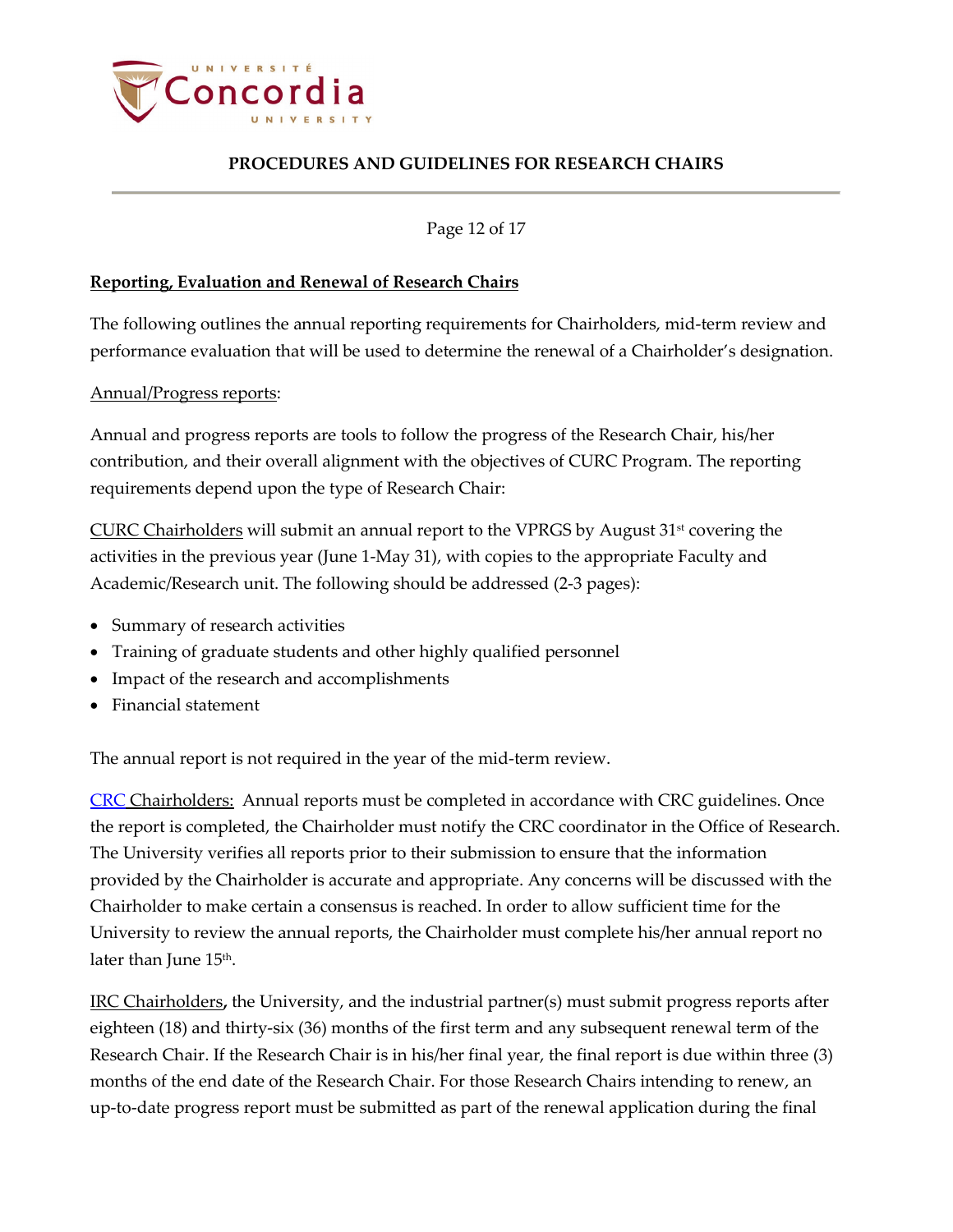

Page 13 of 17

year of their term. Continued [National Sciences and Engineering Research Council of Canada](http://www.nserc-crsng.gc.ca/index_eng.asp) (NSERC) support for the duration of the term is dependent upon favorable reviews of the progress of the Research Chair's research program, and the continued contribution of the industrial supporting partner(s), which must be confirmed annually.

Endowed Research Chairs reporting requirements are determined by the sponsor. If none is stipulated, the reporting requirements for CURC will apply.

## Mid-term review:

Chairholders of all types are subject to a mid-term review, with the exception of IRCs who must comply with a prescribed reporting schedule. The purpose of this review is to provide an opportunity for the Chairholder, the head of the Academic/Research unit, and the members of the FRC to meet and discuss the progress of the Chairholder's research as it relates to the original objectives for the Research Chair. If deemed necessary, the FRC may propose revisions to the planned activities for the second part of the term. The mid-term review is organized by the FRC in the Faculty where the Research Chair is established. For Research Chairs with a five-year term, the mid-term review meeting should be held in the third year, while for seven-year terms, it should be in the fourth year. The chair of the FRC will invite the Research Chairholder to submit a review dossier and to give a presentation to the FRC.

The review dossier should include the following:

- annual reports produced since the first year of the term
- a financial statement
- the Research Chair`s curriculum vitae

The review dossier will be sent to the FRC members prior to its presentation. At the presentation, the members of the FRC may raise comments, suggestions or advice for discussion with the Chairholder. After the presentation, any comments, suggestions or advice raised should be documented and sent to the Chairholder with a copy to the VPRGS.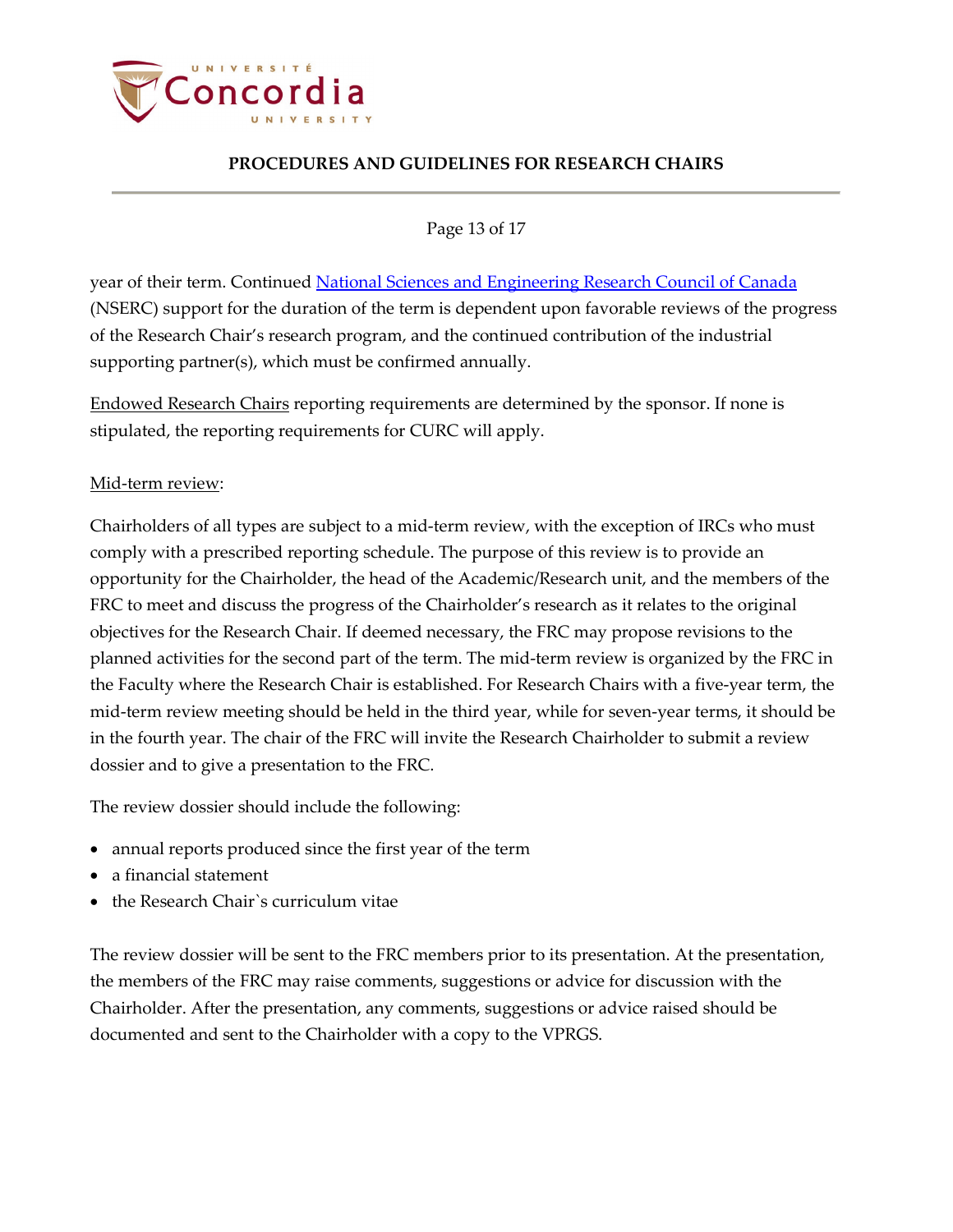

#### Page 14 of 17

Performance evaluation for renewal:

Some Research Chairs are limited to one (1) term while others may be renewed once or several times. The table below summarizes the renewability of Research Chairs:

| Chair       | Level       | Term    | Renewability*                              |
|-------------|-------------|---------|--------------------------------------------|
| <b>CRC</b>  | Tier 1      | 7 years | Once                                       |
|             | Tier 2      | 5 years | Once                                       |
| <b>CURC</b> | Tier 1      | 5 years | No renewal; may re-apply; limit of 2 terms |
|             | Tier 2      | 5 years | No renewal; may re-apply; limit of 2 terms |
|             | New Scholar | 5 years | No renewal                                 |
| Endowed     | N/A         | Varies  | Varies                                     |

*\*All renewals are conditional on meeting the criteria for renewal as defined by each program.*

Renewal of the designation is preceded by an internal performance evaluation in the last year of each term and must be approved by the URC. The FRC will conduct the renewal evaluation of Chairholders. The Chairholder will be invited to prepare an evaluation package and to give a presentation to the FRC of the activities and accomplishments over the past term and present a proposed plan for research activities in the coming term. CRCs and IRCs are advised to follow the guidelines provided by the sponsor for the renewal dossier. Endowed Research Chairs should include the following information in the dossier:

- performance report (3 pages + references):
	- o summary of research activities, training of graduate students and other highly qualified personnel, impact of the research and accomplishments
- description of the proposed research program in the coming term (5 pages):
	- o key objectives, methodology, collaborations, dissemination and expected impact on the field and expected training and supervision of students
- annual reports produced since the first year of the term
- a financial statement
- curriculum vitae of the Chairholder
- names of three (3) external referees.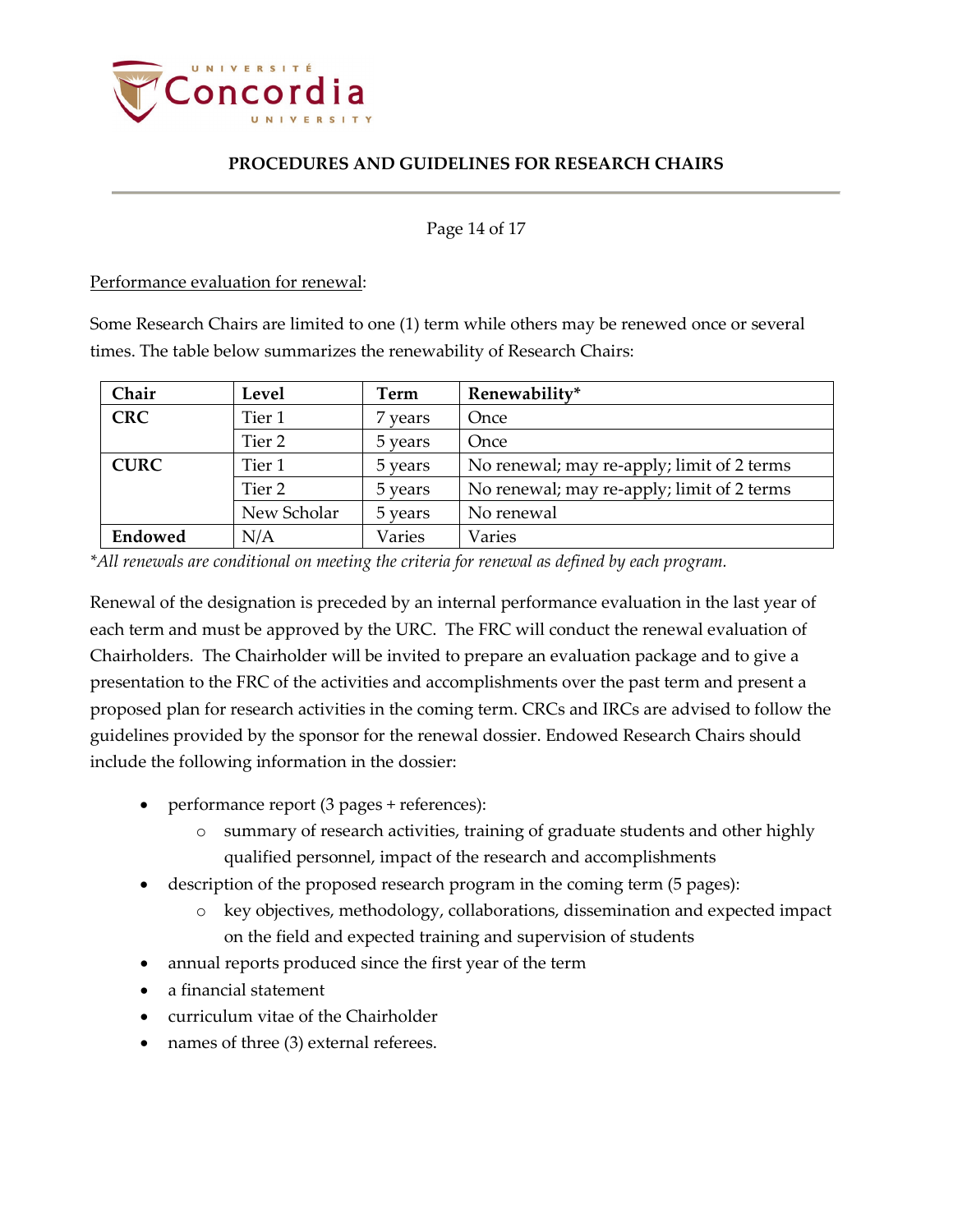

Page 15 of 17

In addition to the dossier and the presentation, the FRC may request complementary information related to the Research Chair such as letters of reference by external peers in the field, or a site visit to meet with graduate students and collaborating researchers for a better assessment of the Chairholder and the dossier.

In its deliberation, the FRC will evaluate the overall performance of the Chairholder against the original objectives under which the Research Chair was established. The FRC will prepare a letter of recommendation to the URC for either renewal or termination of the Chairholder.

The URC will review the dossier and the recommendation by the FRC. The decision by the URC will be communicated to the Chairholder, the Academic/Research unit and the Faculty.

In the case of externally sponsored Research Chairs, the terms and conditions of the renewal are governed by the external sponsor. A renewal nomination must be prepared and submitted according to the sponsor's guidelines. Upon approval by the sponsor, the nominee will receive his/her formal renewal designation.

## <span id="page-14-0"></span>**Discontinuation and Termination of Research Chairs**

This following describes the procedure for the discontinuation of Research Chairs as well as the termination of a Chairholder's designation.

Discontinuation of a Research Chair: A Research Chair may be discontinued by mutual agreement between the University and a sponsor. The discontinuation may be due to the withdrawal or lack of sufficient funds by the sponsor or other reasons.

The University may consider limited support during the phase-out period in order to ensure that any existing student commitments are met. As a result, the Chairholder must present a plan for the phasing-out of the position, with special consideration being given to the implications for the students involved in the Research Chair's activities. The Chairholder retains his/her full-time academic appointment at their existing rank and salary level, excluding the stipend from the Research Chair.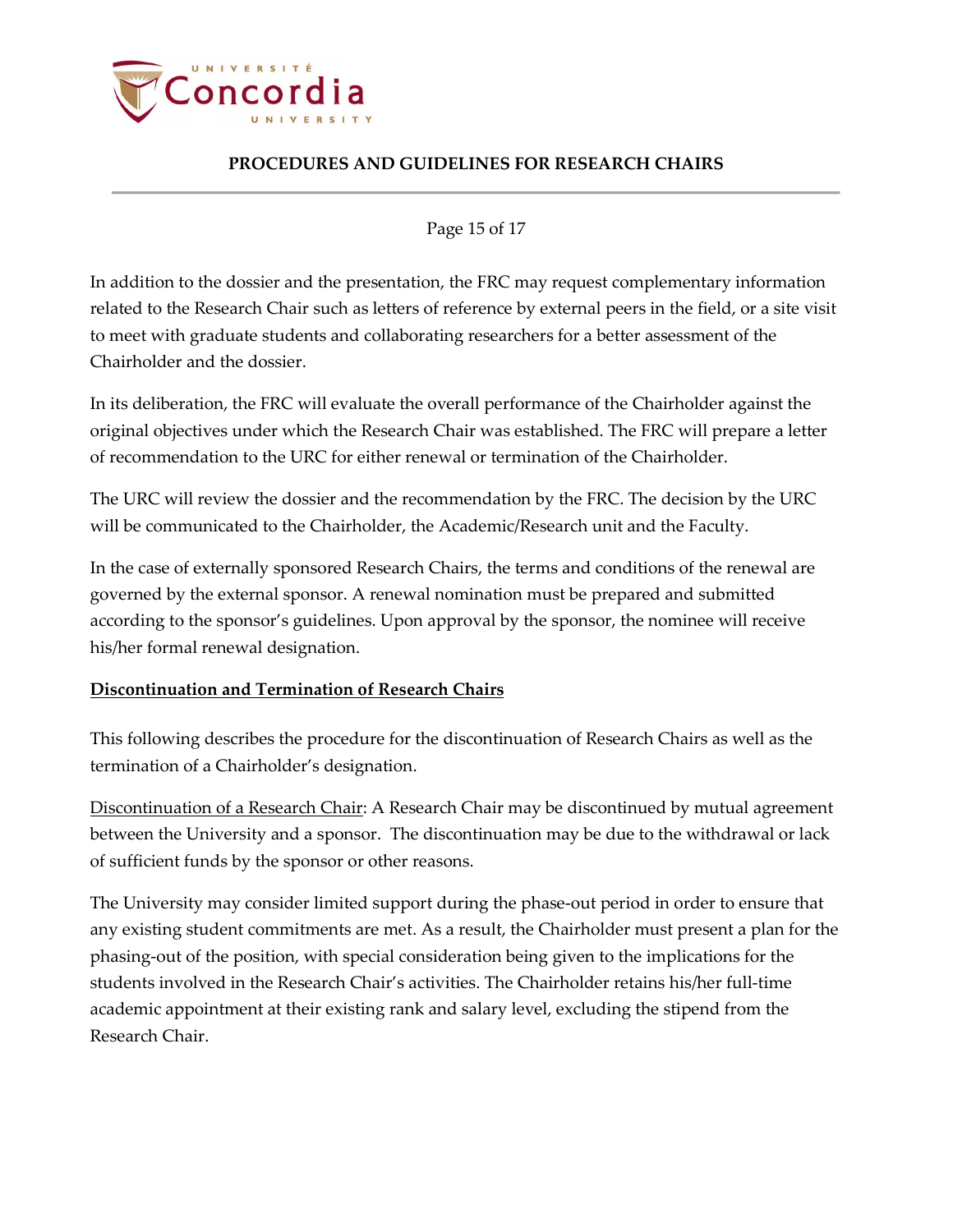

Page 16 of 17

Termination of a Chairholder's designation: A Chairholder may, at any time, voluntarily relinquish his/her Research Chair designation. In this case, a written notice shall be sent by the Chairholder to the Faculty Dean who shall ensure that the VPRGS is informed.

A Chairholder's designation may be terminated by the University if any of the following situations apply:

- a) The status of the faculty appointment is changed to a non-eligible status as defined by each chair type. Eligibility criteria for Chairholders are governed by the University and the sponsor. In general, a Chairholder holds a full-time, tenured or tenure-track faculty appointment at the University. If the faculty appointment changes (i.e. from full-time to part-time or adjunct), the Chairholder might not be eligible to continue holding the Research Chair designation and the designation will be terminated as of the date of the status change. The same applies if a Chairholder leaves the University.
- **b)** The outcome of the Chairholder's performance evaluation is unsuccessful or if the Research Chair is terminated in accordance with the **CUFA Collective Agreement**. Based upon the outcome of the performance evaluation for renewal, the URC, in consultation with the Faculty Evaluation Committee, may decide not to renew the Chairholder for another term. In cases of non-renewal, the Chairholder will relinquish the Research Chair at the end of the term. The Chairholder retains his/her full-time academic appointment at his/her existing rank and salary level, excluding the stipend from the Research Chair. In addition, if the Chairholder is terminated from the University in accordance with the [CUFA Collective](https://www.concordia.ca/content/dam/concordia/services/hr/docs/agreements/20190415%20ENG%20CUFA%202018-2021%20C.A.%20with%20signatures.pdf)  [Agreement,](https://www.concordia.ca/content/dam/concordia/services/hr/docs/agreements/20190415%20ENG%20CUFA%202018-2021%20C.A.%20with%20signatures.pdf) his/her term as Research Chair shall terminate simultaneously.
- **c)** The Chairholder is non-compliant with the regulations set by the University or by the Sponsor. There are two (2) aspects of compliance that impact a Research Chair:
	- (i) compliance related to academic performance, and
	- (ii) compliance with the regulations outlined by the University and the sponsor.

Issues of compliance related to academic performance are usually assessed in the mid-term review by the Faculty Evaluation Committee. Any issues raised by the Faculty Evaluation Committee will be monitored in the following annual report and, if deemed necessary, the Faculty Evaluation